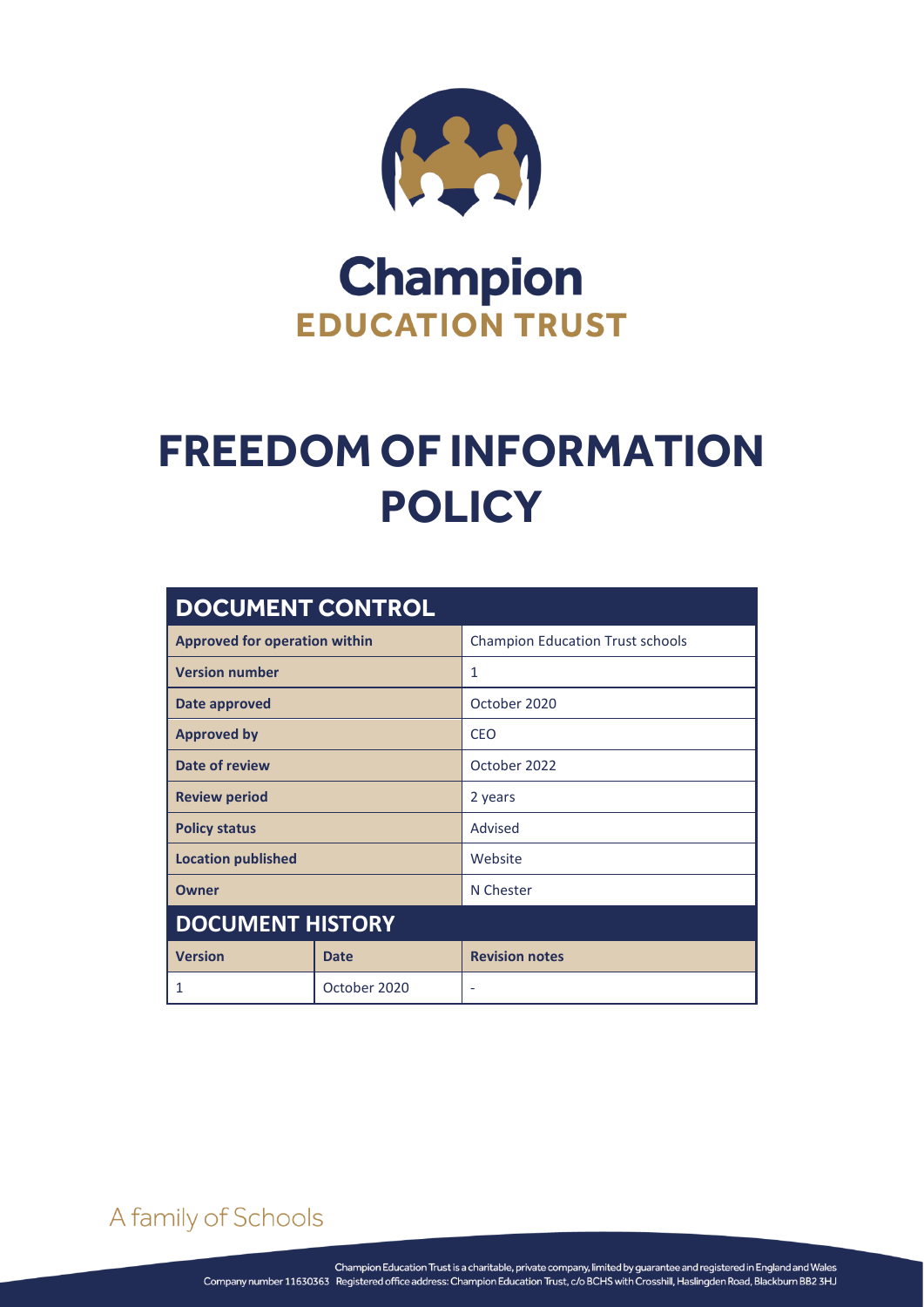## **FREEDOM OF INFORMATION POLICY**

## **INTRODUCTION**

The Freedom of Information Act 2000 provides public access to information held by public authorities.

It does this in two ways:

- Public authorities are obliged to publish certain information about their activities
- Members of the public are entitled to request information from public authorities

The Act does not give people access to their own personal data (information about themselves). If a member of the public wants to see information that a public authority holds about them, they should make a subject access request under GDPR and the Data Protection Act 2018.

### **PUBLICATION SCHEME**

As well as responding to requests for information, public authorities must publish information proactively. The Freedom of Information Act requires every public authority to have a publication scheme, approved by the Information Commissioner's Office (ICO), and to publish information covered by the scheme.

The scheme sets out our commitment to make certain classes of information routinely available, such as policies and procedures, minutes of meetings, annual reports and financial information. The school has adopted the ICO's model publication scheme and this is available in full in Appendix 1.

### **WRITTEN REQUESTS**

The main principle behind freedom of information legislation is that people have a right to know about the activities of public authorities, unless there is a good reason for them not to. This is sometimes described as a presumption or assumption in favour of disclosure. The Act is also sometimes described as purpose and applicant blind. Anyone can make a freedom of information request – they do not have to be UK citizens, or resident in the UK. Freedom of information requests can also be made by organisations, for example a newspaper, a campaign group, or a company.

The Act covers any recorded information that is held by a public authority in England, public authorities include schools. Recorded information includes printed documents, computer files, letters, emails, photographs, and sound or video recordings.

For a request to be valid under the Freedom of Information Act it must be in writing. Freedom of Information requests must be submitted either electronically to [info@championtrust.co.uk](mailto:info@championtrust.co.uk) or in writing to Champion Education Trust, c/o BCHS, Haslingden Road, Blackburn BB2 3HJ. Responses made under the Act will be issued within 20 working days following the date of receipt, excluding any day which is not a school day (this effectively equates to a period of 20 school days).

A requester may ask for any information that is held by a public authority. However, this does not mean the school is always obliged to provide the information. In some cases, there will be a good reason why we should not make public some or all of the information requested. The school can refuse an entire request under the following circumstances:

- It would cost too much or take too much staff time to deal with the request
- The request is vexatious
- The request repeats a previous request from the same person

In addition, the Freedom of Information Act contains a number of exemptions that allow the school to withhold information from a requester.

## **FEES AND CHARGES**

Where it would not exceed the appropriate limit to comply with a request, and a public authority wishes to charge a fee, it can only include the charges it reasonably expects to incur in: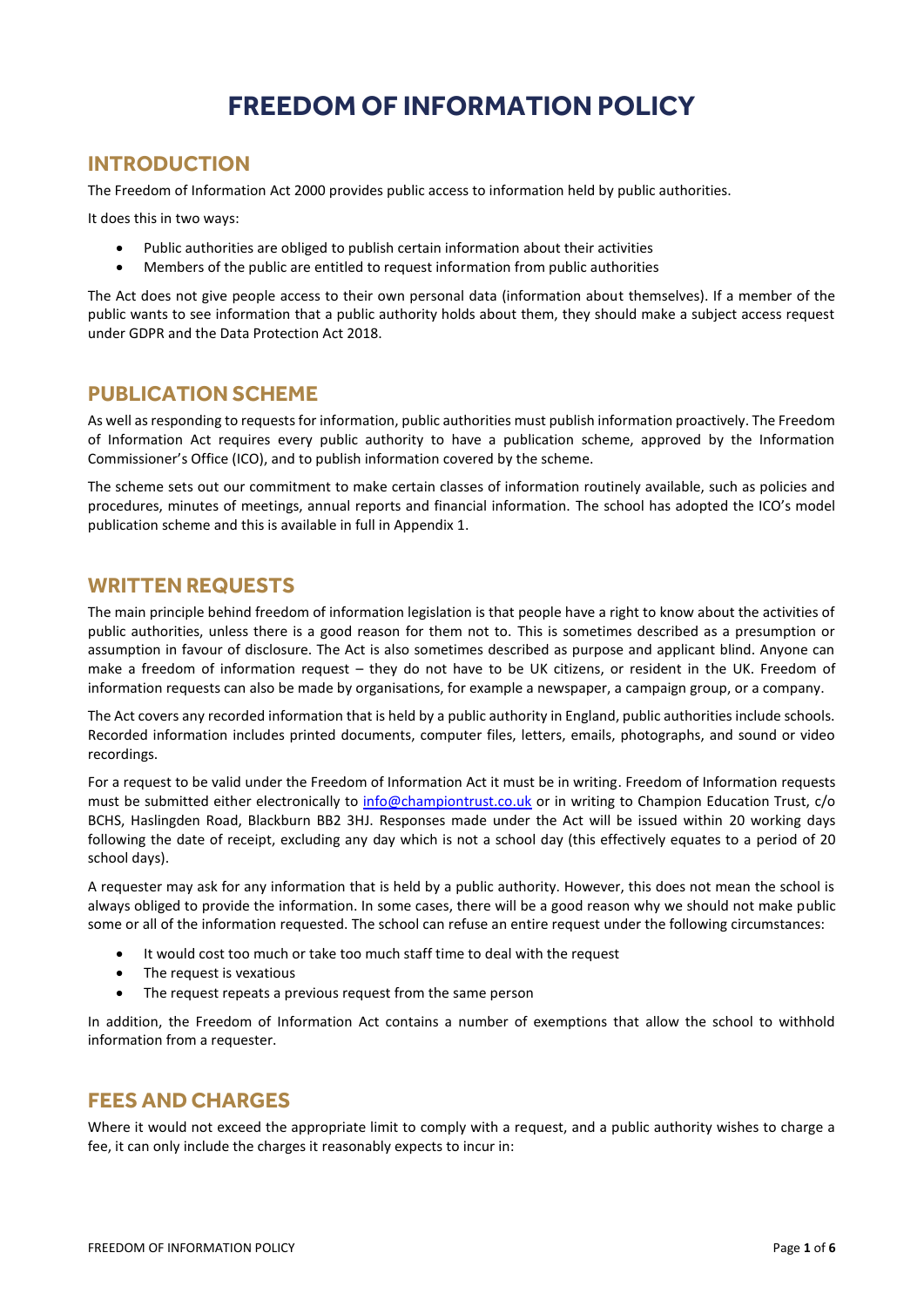- Informing the requestor whether it holds the requested information (even if the information will not be provided)
- Communicating that information to the requestor

This generally means that a public authority can only charge for expenses actually incurred, for example, photocopying or postage. It must issue a fees notice advising the requestor of the amount it will charge.

## **ENVIRONMENTAL INFORMATION**

The Environmental Information Regulations 2004 provide public access to environmental information held by public authorities. The Regulations are derived from European law. The Regulations give people a right of access to information about the activities of public authorities that relate to or affect the environment, unless there is good reason for them not to have the information. Any request for environmental information will be dealt with under the Environmental Information Regulations 2004.

## **COMPLAINTS**

If the applicant wishes to make a complaint or request a review of the school's decision, they should write to the Chair of Governors at [info@championtrust.co.uk](mailto:info@championtrust.co.uk) or in writing to Champion Education Trust, c/o BCHS, Haslingden Road, Blackburn BB2 3HJ.

If they are not content with the outcome of their complaint, they may apply directly to the Information Commissioner for a decision. Generally, the ICO cannot make a decision unless you have exhausted the complaints procedure provided by the school. The ICO can be contacted at The Information Commissioner's Office, Wycliffe House, Water Lane, Wilmslow, Cheshire SK9 5AF or telephone 0303 123 1113.

## **FURTHER INFORMATION AND OTHER POLICIES**

Further information on the schools obligations under the act can be found at:

- [www.ico.org.uk](http://www.ico.org.uk/)
- FOI Act available at<http://www.legislation.gov.uk/ukpga/2000/36/contents>
- EIR Regulations available at [http://www.legislation.gov.uk/uksi/2004/3391/made.](http://www.legislation.gov.uk/uksi/2004/3391/made)
- Data Protection Policy
- CCTV in Schools Policy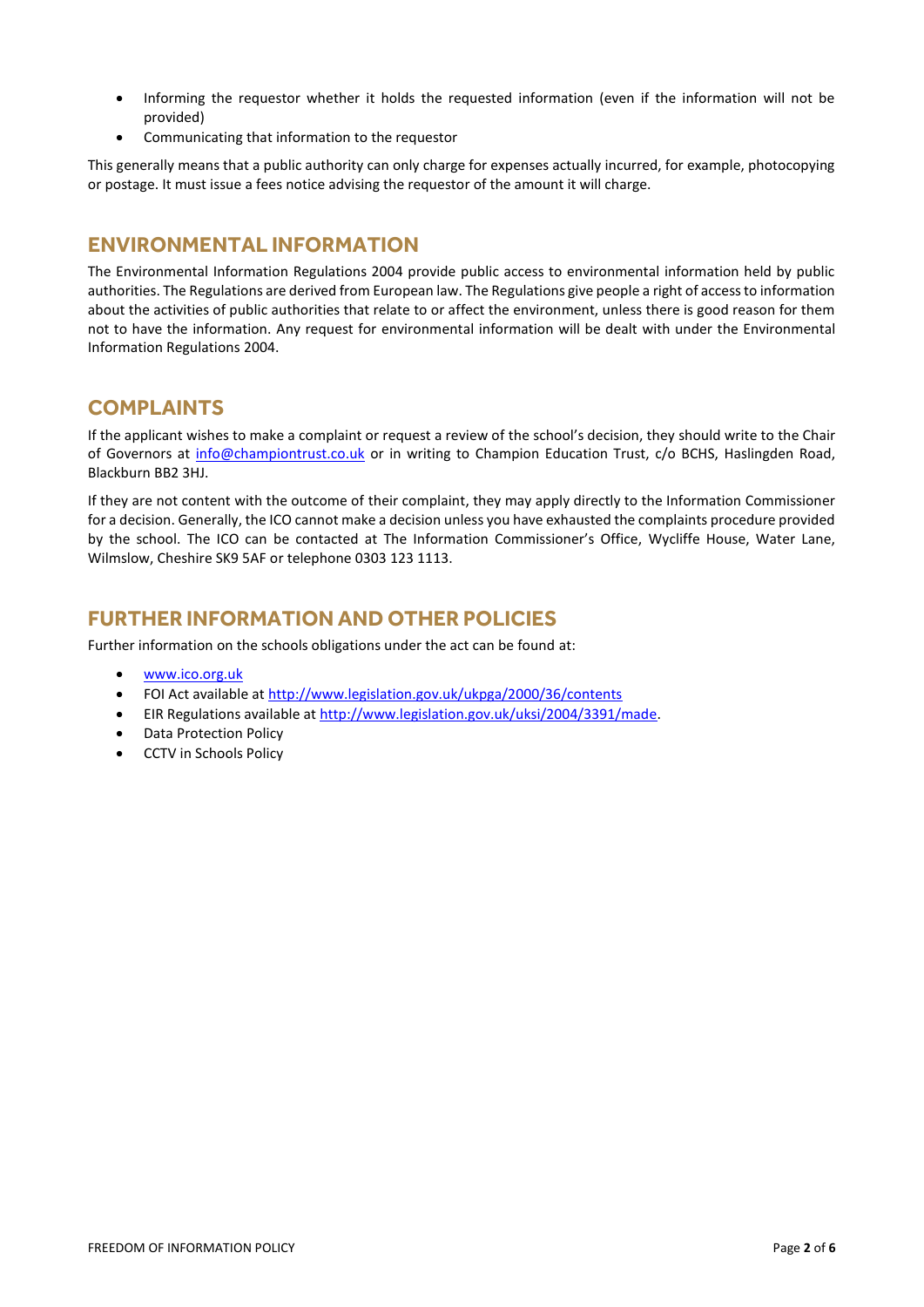## **APPENDIX 1 – PUBLICATION SCHEME**

The scheme commits an authority:

- To proactively publish or otherwise make available as a matter of routine, information, including environmental information, which is held by the authority and falls within the classifications below.
- To specify the information which is held by the authority and falls within the classifications below.
- To proactively publish or otherwise make available as a matter of routine, information in line with the statements contained within this scheme.
- To produce and publish the methods by which the specific information is made routinely available so that it can be easily identified and accessed by members of the public.
- To review and update on a regular basis the information the authority makes available under this scheme.
- To produce a schedule of any fees charged for access to information which is made proactively available.
- To make this publication scheme available to the public.
- To publish any dataset held by the authority that has been requested, and any updated versions it holds, unless the authority is satisfied that it is not appropriate to do so; to publish the dataset, where reasonably practicable, in an electronic form that is capable of re-use; and, if any information in the dataset is a relevant copyright work and the public authority is the only owner, to make the information available for re-use under the terms of the Re-use of Public Sector Information Regulations 2015, if they apply, and otherwise under the terms of the Freedom of Information Act section 19. The term 'dataset' is defined in section 11(5) of the Freedom of Information Act. The term 'relevant copyright work' is defined in section 19(8) of that Act.

## **CLASSES OF INFORMATION**

#### Who we are and what we do

Organisational information, locations and contacts, constitutional and legal governance.

| <b>Description of Information</b>                  | Location                         | Charge |
|----------------------------------------------------|----------------------------------|--------|
| Instrument of Government / Articles of Association | Trust website and Trust office   | Free   |
| School prospectus and curriculum                   | School website and school office | Free   |
| Governing Body                                     | School website and school office | Free   |
| School session times and term dates                | School website and school office | Free   |
| Location and Contact Information                   | School website and school office | Free   |

#### What we spend and how we spend it

Financial information relating to projected and actual income and expenditure, tendering, procurement and contracts.

| <b>Description of Information</b>           | Location     | Charge |
|---------------------------------------------|--------------|--------|
| Annual budget plan and financial statements | Trust office | Free   |
| Capital funding                             | Trust office | Free   |
| Financial audit reports                     | Trust office | Free   |
| Procurement and contracts                   | Trust office | Free   |
| Pay policy                                  | Trust office | Free   |
| Staff allowances and expenses               | Trust office | Free   |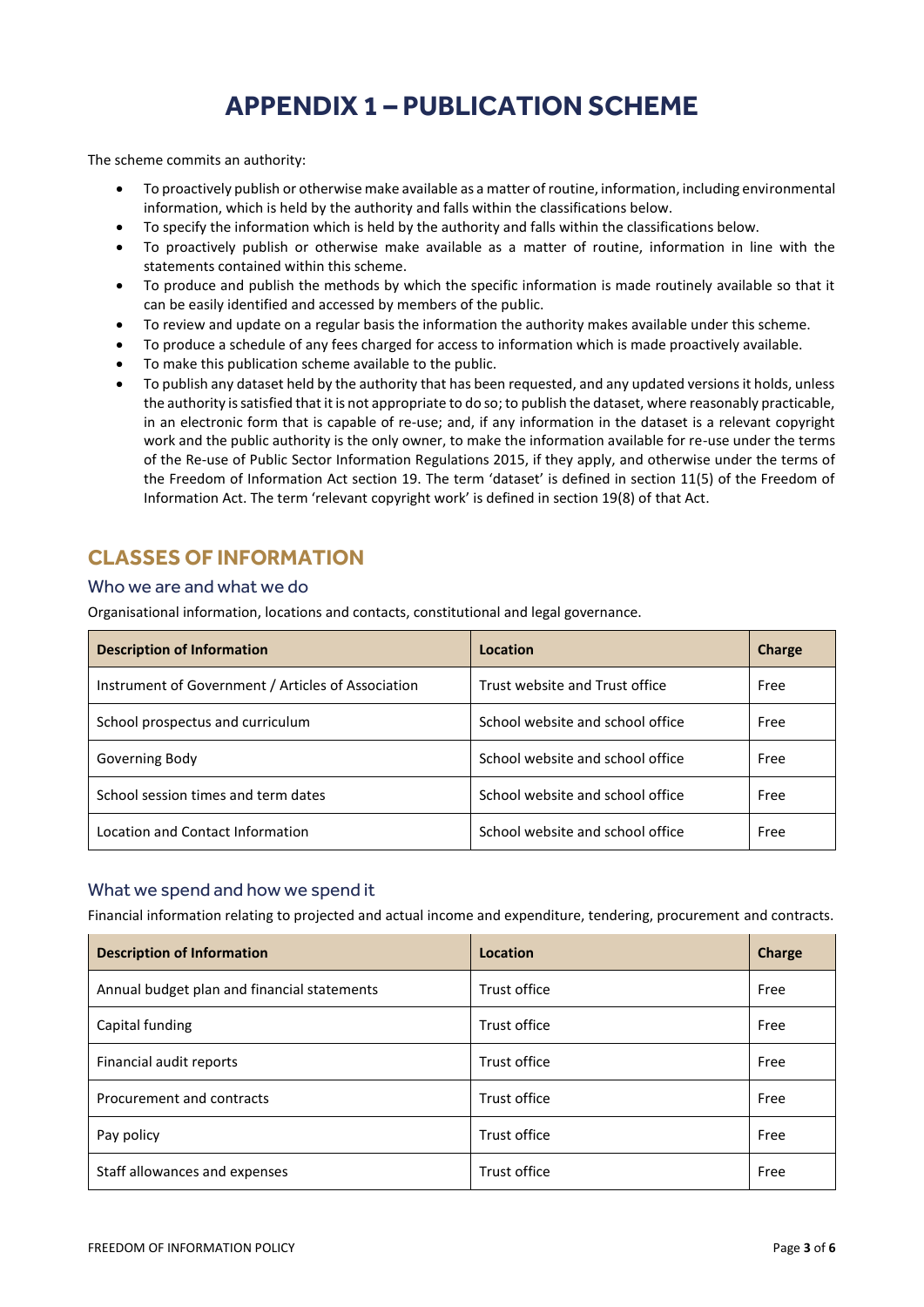| Staff pay and grading structures | Trust office | Free |
|----------------------------------|--------------|------|
| Governors' allowances            | Trust office | Free |

#### What our priorities are and how we are doing

Strategy and performance information, plans, assessments, inspections and reviews.

| <b>Description of Information</b>           | Location                         | Charge |
|---------------------------------------------|----------------------------------|--------|
| Performance data supplied to the government | School website and school office | Free   |
| Latest Ofsted report                        | School website and school office | Free   |
| Performance management information          | Headteacher                      | Free   |
| The school's future plans                   | School website and school office | Free   |
| Safeguarding and child protection           | School website and school office | Free   |

#### How we make decisions

Policy proposals and decisions. Decision making processes, internal criteria and procedures, consultations.

| <b>Description of Information</b>                               | Location                                                    | Charge |
|-----------------------------------------------------------------|-------------------------------------------------------------|--------|
| Admissions policy / decisions                                   | School website and school office<br>(Assistant Headteacher) | Free   |
| Minutes of meetings of the governing body and its<br>committees | School office (Clerk to Governors)                          | Free   |

#### Our policies and procedures

Current written protocols for delivering our functions and responsibilities.

| <b>Description of Information</b>                    | Location                                                               | Charge |
|------------------------------------------------------|------------------------------------------------------------------------|--------|
| School policies and other documents                  | School website and school office, Trust<br>Finance & Operations Leader | Free   |
| Records management and personal data policies        | Trust Finance & Operations Leader                                      | Free   |
| Equality and diversity                               | School website and school office, Trust<br>Finance & Operations Leader | Free   |
| Policies and procedures for the recruitment of staff | Trust Finance & Operations Leader                                      | Free   |
| Charging regimes and policies                        | Trust Finance & Operations Leader                                      | Free   |

#### Lists and Registers

Information held in registers required by law and other lists and registers relating to the functions of the authority.

| <b>Description of Information</b>              | Location      | <b>Charge</b> |
|------------------------------------------------|---------------|---------------|
| Curriculum circulars and statutory instruments | School office | Free          |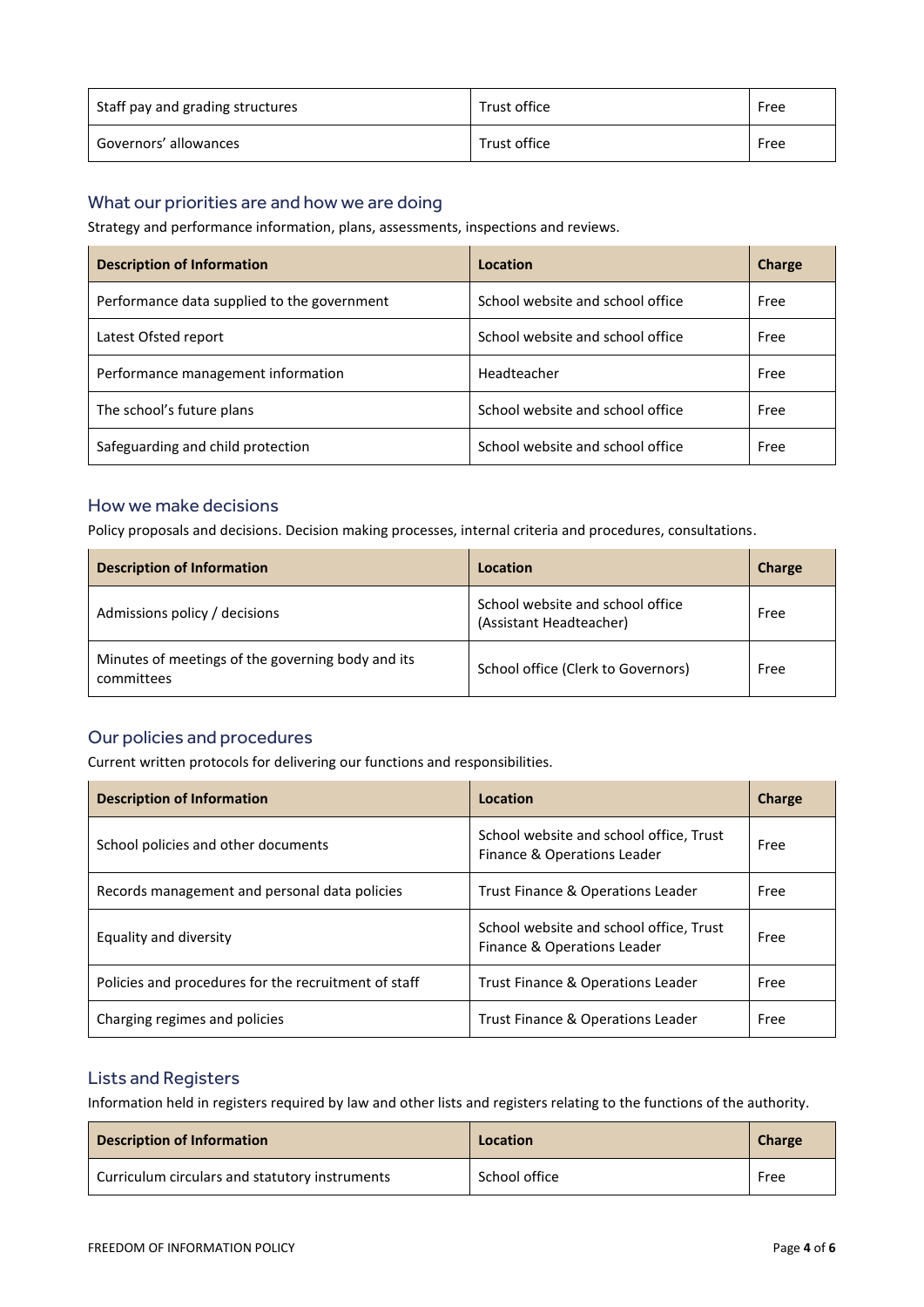| Disclosure logs                                                                                     | Deputy Head                       | Free |
|-----------------------------------------------------------------------------------------------------|-----------------------------------|------|
| Asset register                                                                                      | Trust Finance & Operations Leader | Free |
| Any information the school is currently legally required to<br>hold in publicly available registers | School office                     | Free |

#### The Services we offer

Advice and guidance, booklets and leaflets, transactions and media releases. A description of the services offered.

| <b>Description of Information</b>                                                       | Location                                              | Charge |
|-----------------------------------------------------------------------------------------|-------------------------------------------------------|--------|
| Extra-curricular activities                                                             | School website and school office (Deputy<br>Head)     | Free   |
| Out of school clubs                                                                     | School website and school office (Deputy<br>Head)     | Free   |
| School publications                                                                     | School website and school office                      | Free   |
| Services for which the school is entitled to recover a fee.<br>together with those fees | School website and school office<br>(Finance Officer) | Free   |
| Leaflets, booklets and newsletters                                                      | School website and school office                      | Free   |

The classes of information will not generally include:

- Information the disclosure of which is prevented by law, or exempt under the Freedom of Information Act, or is otherwise properly considered to be protected from disclosure.
- Information in draft form.
- Information that is no longer readily available as it is contained in files that have been placed in archive storage, or is difficult to access for similar reasons.

In exceptional circumstances some information may be available only by viewing in person. Where this manner is specified, contact details will be provided. An appointment to view the information will be arranged within a reasonable timescale.

Information will be provided in the language in which it is held or in such other language that is legally required. Where an authority is legally required to translate any information, it will do so.

Obligations under disability and discrimination legislation and any other legislation to provide information in other forms and formats will be adhered to when providing information in accordance with this scheme.

## **CHARGES & FEES**

Charges which may be made for Information published under this scheme. The purpose of this scheme is to make the maximum amount of information readily available at minimum inconvenience and cost to the public. Charges made by the authority for routinely published material will be justified and transparent and kept to a minimum.

Charges may be made for actual disbursements incurred such as:

- photocopying
- postage and packaging
- the costs directly incurred as a result of viewing information

Charges may also be made for information provided under this scheme where they are legally authorised, they are in all the circumstances, including the general principles of the right of access to information held by public authorities, justified and are in accordance with a published schedule or schedules of fees which is readily available to the public.